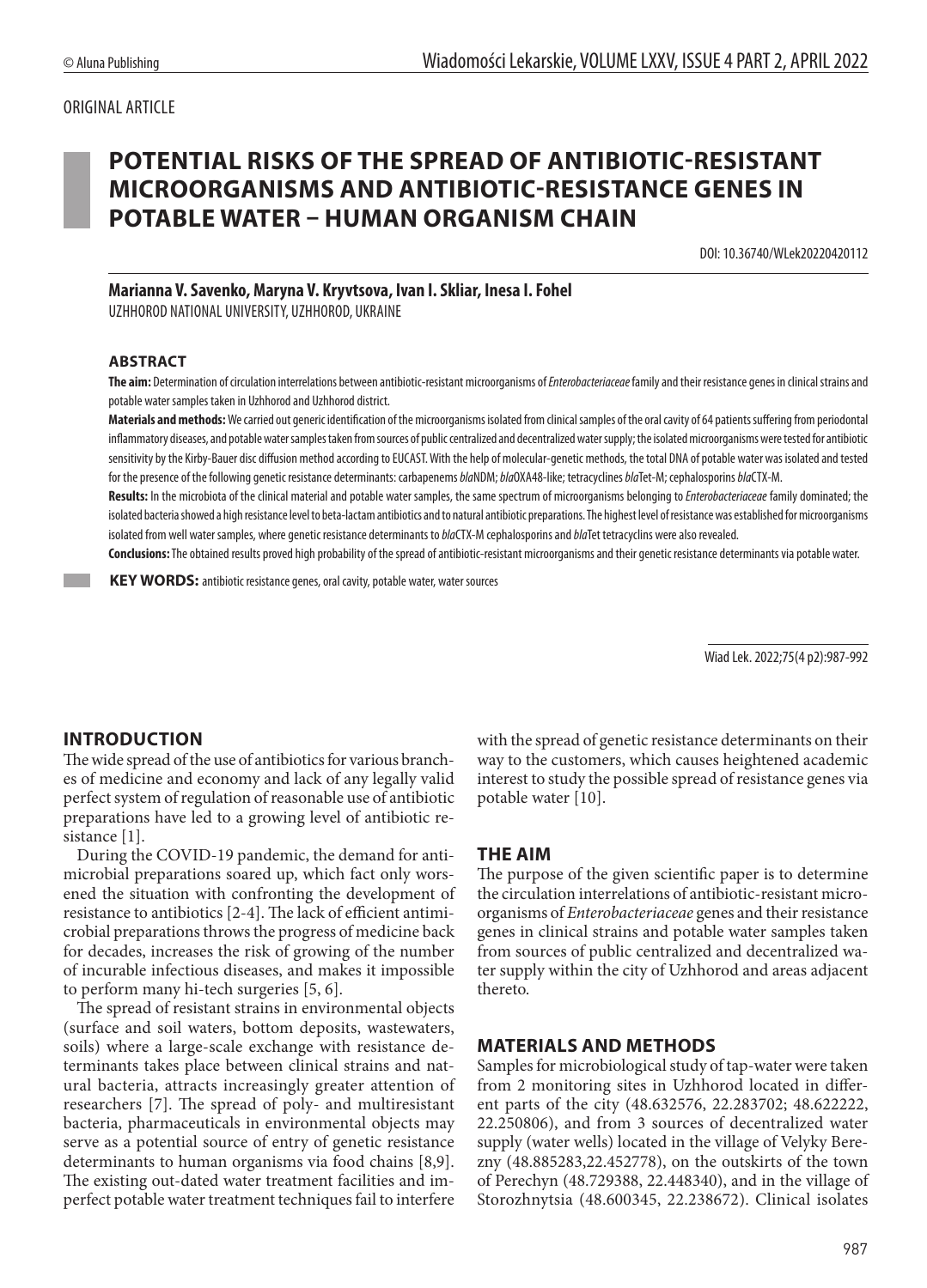were isolated from the oral cavities of patients suffering from periodontal inflammatory diseases (n=213). The microorganisms of *Enterobacteriaceae* family were identified with the study of morphological characteristics on Hottinger's broth, and their further differentiation was carried out on selective media (Ploskirev's, Endo's, bismuth sulphite agar). The generic and specific attribution of the microorganisms was performed with the help of biochemical tests (Enterotest 24 and Enterotest 16) made by Erba Lachema, the Czech Republic. The antibiotic sensitivity of the isolates was determined by by the Kirby-Bauer disc diffusion method according to EUCAST (European Committee on Antimicrobial Susceptibility Testing). The isolates were tested for antibiotic sensitivity with the use of the following discs with antibiotics: ceftriaxon (30 mg), ampicillin (10 mg), ceftriaxon (30 µg), meropenem (10 µg), cefuroxim (30 µg), imipenem (10 mg), amycacin (30 µg), ciprofloxacin (5 µg), gentamycin (10 µg), levofloxacin (5 µg), norfloxacin (10 µg), gatifloxacin (5 µg), ofloxacin (2 µg), lomefloxacin (30 µg), tetracyclin (30 µg) and doxicycline (10 µg) made by Farmaktyv and HiMedia. As control test culture, *Escherichia coli* ATCC 25922 strain was used to check the quality of the media, discs with antibiotics, and the testing precision.

## IDENTIFICATION OF GENETIC RESISTANCE MARKERS FROM METAGENOMIC DNA OF WATER SAMPLES

The water samples (500 ml – 1000 ml) were filtered through a sterilized membrane filter (Millipore, USA) with pore size 0.22 µm. Total DNA was extracted from the membrane filter with the help of modified method from hexadecyltrimethylammonium bromide (CTAB) according to Andronov's method [11]. The isolated metagenomic water DNA was studied with the help of polymerase chain reaction for the presence of resistance genes, using Litex reagent set (Russia) to identify the following genetic determinants: carbapenems – *bla*NDM; *bla*OXA48-like; tetracyclines – *bla*Tet-M; cephelosporines – *bla*CTX-M. The testing was carried out with the use of the DTPrime Amplifier (DNA Technology, Russia), according to the Manufacturer's Manual. The molecular genetic studies were performed on the basis of the private laboratory of Madicover Medical Centre, Lviv. The microbiological studies were carried out on the basis of the Microbiological Laboratory, Department of Genetics, Microbiology and Plant Physiology, Biological Faculty, Uzhhorod National University.

## **RESULTS**

The spread of antibiotics via the food chain is an increasing problem of today. Globalization in the use of antibiotic substances in products of animal origin, migration of antibiotics and leftovers of pharmacological preparations in natural waters lead to the increase of the share of antimicrobial preparations in the environment.

The studies of microbiota of different biotopes of the

oral cavity of Uzhhorod residents showed that *Enterobacteriaceae* family bacteria characterized by resistance to a wide spectrum of antibiotic preparations were isolated in 30% cases. The specific spectrum of the microorganisms isolated from the oral cavity of 64 patients (the total number of the studied samples of biomaterial n=213) suffering from inflammatory diseases of periodontium tissues is presented in Figure 1.

Based on the results of the microbiological water analysis, domination of *Enterobacteriaceae* family bacteria was established for microbial associations of water samples taken from centralized and decentralized water facilities. Microorganisms of *Escherichia spp*, *Citrobacter spp*, and *Enterobacter spp* genera were observed in three out of the 12 water samples taken from centralized water supply systems; bacteria of *Citrobacter spp, Escherichia spp, Klebsiella spp,* and *Enterobacter spp* genera were found in five out of the 10 water samples taken from wells (Fig.2).

The spectrum of opportunistic microorganisms isolated from potable water samples and human organism indicates to a possibility of existence of common sources of bacterial entry and their migration, which constitutes a menace to the spread of genetic resistance determinants between humans and the environment.

The *Enterobacteriaceae* family microorganisms isolated from the oral cavity manifested a high level of resistance to antibiotic preparations. According to the analysis of the obtained antibiograms, the highest resistance level was established for macrolides, tetracyclines and unprotected beta-lactams (Fig.3).

The highest susceptibility indices were established for III-IV generation cephalosporins and II-III generation phthorchinolons.

The microorganisms isolated from central water supply sources showed the highest resistance to natural antibiotics and, compared with the bacteria isolated from well water, were susceptible to most of the tested antibiotics (Fig.4).

The enteric bacteria isolated from decentralized water supply sources were characterized by a high level of resistance to tetracyclines, aminoglycosides, unprotected beta-lactams and cephalosporins (Fig.5).

Following the research results, a similar generic spectrum of Gram-negative microorganisms was isolated from potable water samples and from the oral cavity, of which the most widely spread were bacteria of *Escherichia spp, Klebsiella spp, Citrobacter spp* and *Enterobacter spp* genera characterized by a similar antibiotic resistome, which indicated to a possible migration of microorganisms between the human organism and the environment.

Following the results of the molecular genetic studies, metagenomic DNA was isolated from potable water samples and tested for presence of the following antibiotic resistance genes: *bla*NDM; *bla*OXA48-like; *bla*Tet-M; and *bla*CTX-M.

It was established that no resistance genes were revealed in the well water samples from Velyky Berezny; this site is located in the high-mountain area which is referred to environmentally congenial regions. From total DNA of the well water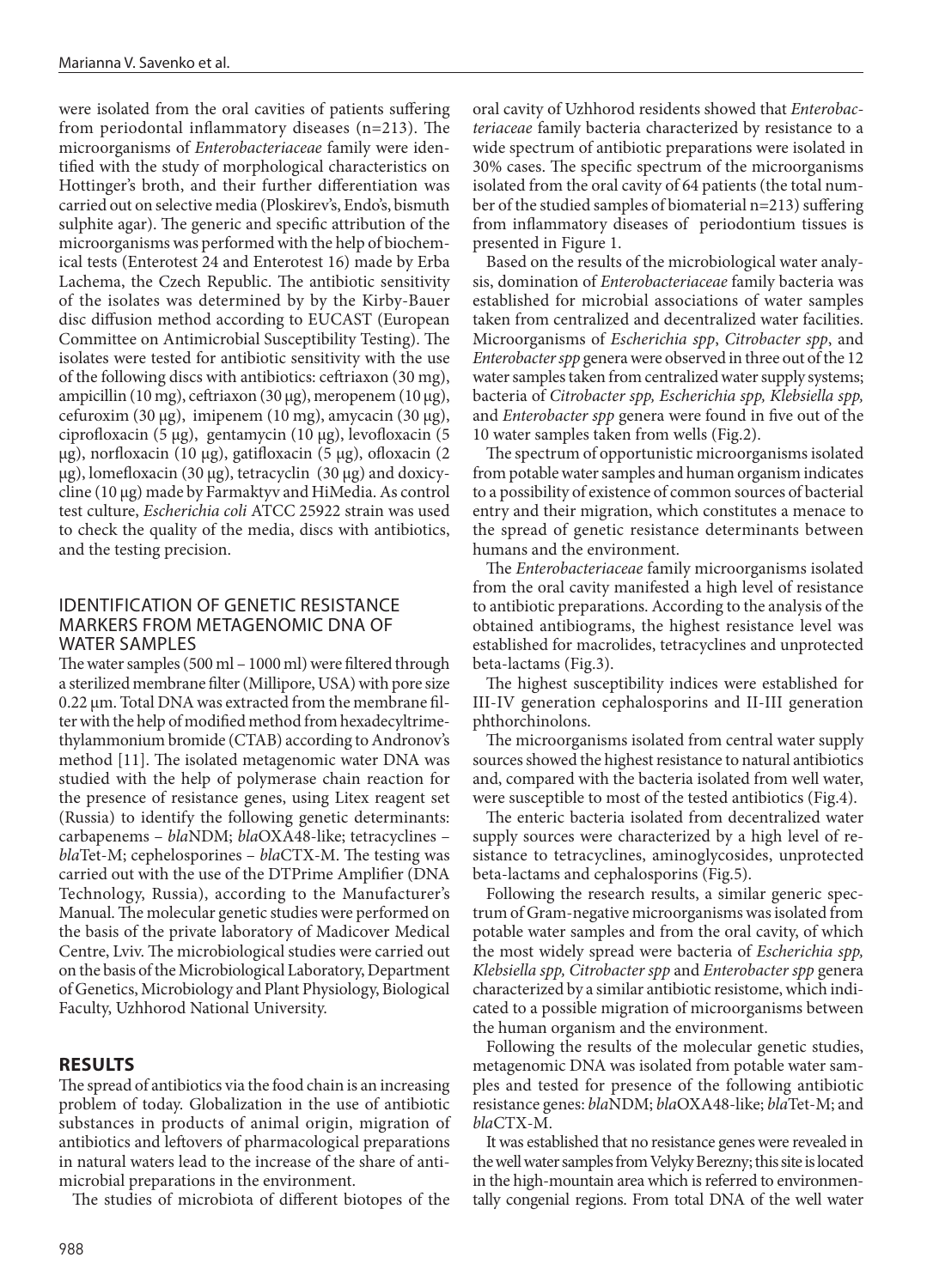





**Fig.2.** Microorganisms isolated from water samples taken from centralized and decentralized water supply, the city of Uzhhorod.

located in Perechyn, *bla*Tet genes were isolated. The presence of genetic resistance determinants in the well water may have been caused by a number of different reasons, including undue sanitary state of the wells, pollution of the adjacent areas, ignoring the need of regular disinfection according to sanitary requirements, incorrect disinfection, etc. It is known that water disinfection with the use of chlorine may work as a trigger, enhancing the development of resistance to medicines [12].

From the well water samples taken in Storozhnytsia, *bla*CTX-M-type genes were isolated; this site is located in a more densely populated area than the previous ones, and it is located in breach of sanitary requirements – first of all, not above the subsurface water flow which causes regular pollution of the well.

In the water samples taken from centralized water supply sources, no genetic resistance determinants were revealed.

The obtained results have proved a significant spread of genetic resistance determinants in potable water used for household needs.

#### **DISCUSSION**

The increasing spread of antibiotic resistant microorganisms is causing a global menace to public health. The excessive use of antimicrobial preparations in various fields has caused a significant growth in the spread of antibiotics in different environments. The obtained data of microbiological studies indicated to the domination of the same spectrum of microbiota belonging to *Enterobacteriaceae*  family in potable water and clinical samples. The isolated representatives of Gram-negative microorganisms (*Citrobacter spp, Escherichia spp, Klebsiella spp* and *Enterobacter spp*) were opportunistic bacteria, and as such they could be agents of infectious diseases; their availability in potable water sources indicates to the imperfection of the techniques used to treat potable water. The out-dated and worn water pipelines, and violation of the rules of arrangement and maintenance of water wells and individual water boreholes increase the risk of bacteria's entering potable water. Suchlike circulation of opportunistic microorganisms is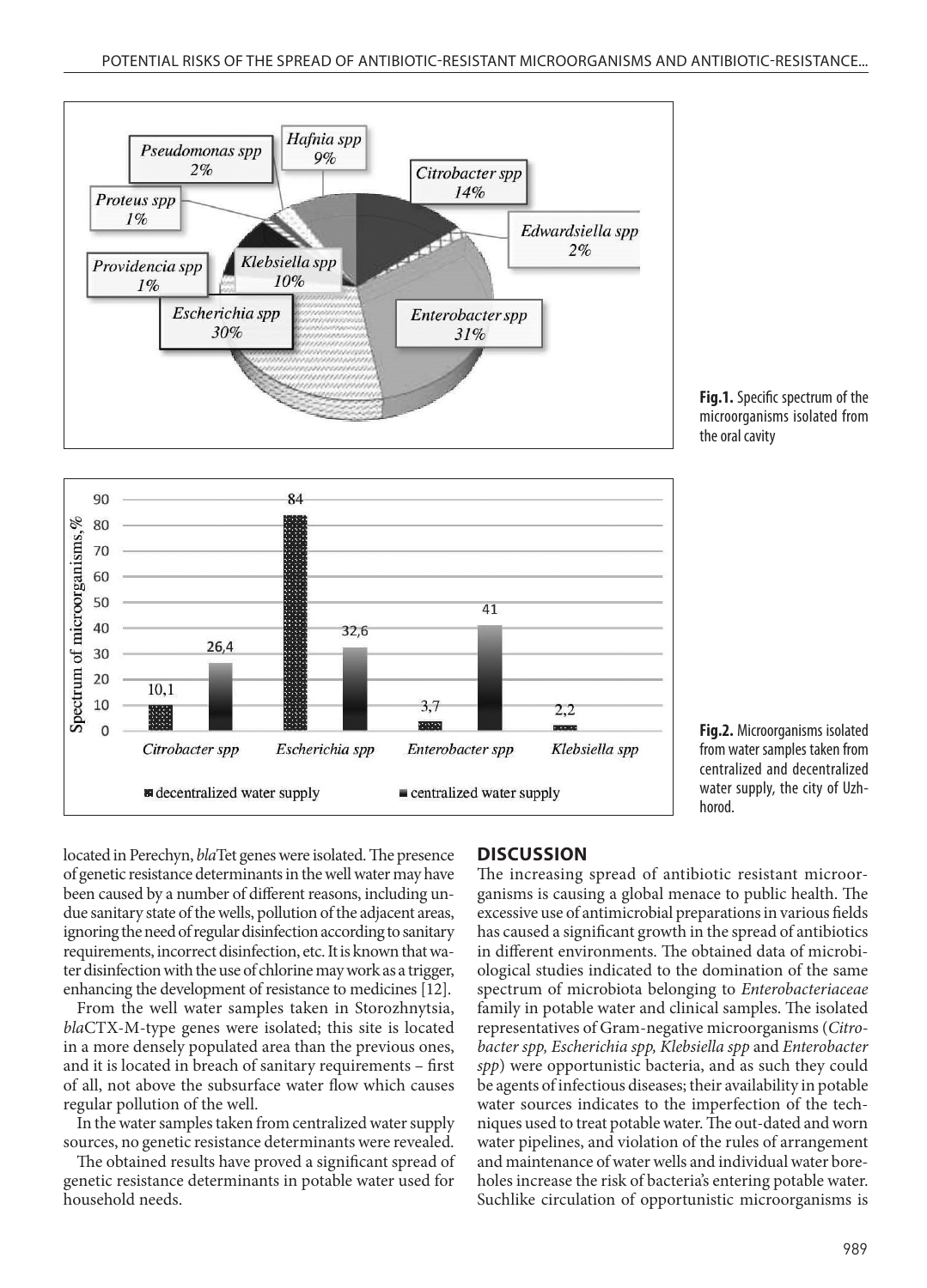





**Fig. 3.** Level of resistance of microorganisms isolated from human oral cavities

**Fig.4.** Level of resistance of microorganisms isolated from centralized water supply samples.

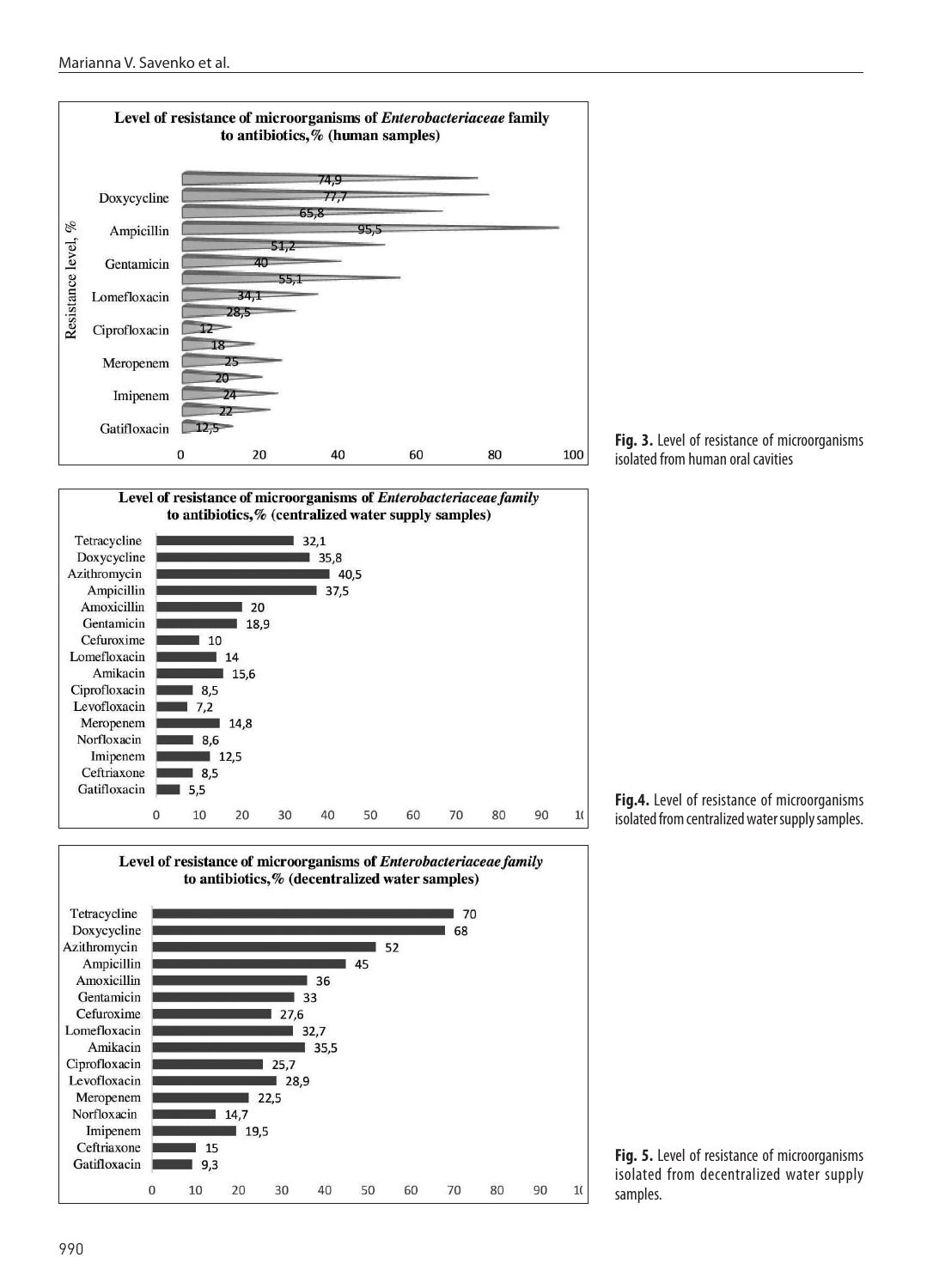a source for the spread of genetic antibiotic resistance determinants.

According to the research results, the microorganisms isolated from clinical samples and water showed significant resistance to natural antibiotics, such as tetracycline, ampicillin and gentamycin, as well as to beta-lactam antibiotics. The highest susceptibility to antibiotics was registered among the enteric bacteria isolated from well water characterized by a high level of resistance to phthorchinolons (levofloxacin, ciprofloxaxin, lomefloxacin), beta-lactam antibiotics, and to natural antimicrobial preparations. The growth of the share of microorganisms resistant to new-generation antimicrobial preparations in decentralized water supply sources may be caused by the violation of disinfection processes, in particular incorrect calculation of application of disinfectants. An excessive amount of disinfectants, among which bleach powder is the most frequently used agent, may create favourable conditions for the exchange of resistance genes between bacteria by means of natural transformation [13, 14].

The obtained results of molecular genetic studies proved these assumptions, because it was in the water samples taken from the wells that genetic determinants of *bla*CTX-M and *bla*Tet resistance whose spread constitutes serious risks for human health were revealed.

Our previous studies indicated to the circulation of antibiotic resistant isolates with the water from natural ecosystems, in the doctor – patient chain, and via patients' and doctors' personal hygiene items [15,16]. The revealed regularities are of importance for the development of a perfect antibiotic resistance prevention system, and rational application of antibiotics and antiseptics [17] with due regard to their susceptibility, and search for alternative antimicrobial means [18].

The circulation of genetic resistance determinants in the food chain, in particular in water, opens the door for the humankind to return back to the pre-antibiotic era [19-21].

# **CONCLUSIONS**

- 1) A spectrum of microorganisms similar to *Enterobacteriaceae* family was established for the contents of microbiota of potable water and clinical material samples, viz.: *Citrobacter spp, Escherichia spp, Klebsiella spp* and *Enterobacter spp.*
- 2) The reviewed resistomes of representatives of *Enterobacteriaceae* family revealed a high level of antibiotic resistance in decentralized water supply sources and in clinical samples.
- 3) According to the results of molecular genetic studies, no genetic resistance determinants were established for water samples taken from centralized water supply sources, but cephalosporin – *bla*CTX-M and tetracycline – *bla*Tet resistant genes were revealed in well water samples.
- 4) The obtained results proved the spread of antibiotic resistant microorganisms and their genetic determinants via potable water, and justified the expediency of strength-

ening of control over the spread of genetic resistance determinants in potable water supply sources.

## **REFERENCES**

- 1. Serwecińska L. Antimicrobials and antibiotic-resistant bacteria: a risk to the environment and to public health. Water. 2020; 12(12): 3313.
- 2. Ruiz J. Enhanced antibiotic resistance as a collateral COVID-19 pandemic effect? Journal of Hospital Infection. 2021; 107:114-115.
- 3. Ukuhor H. The interrelationships between antimicrobial resistance, COVID-19, past, and future pandemics. Journal of Infection and Public Health. 2021; 14(1):53-60.
- 4. Mazumder P., Kalamdhad A., Chaminda G. et al. Coalescence of coinfection and antimicrobial resistance with SARS-CoV-2 infection: The blues of post-COVID-19 world. Case Studies in Chemical and Environmental Engineering. 2021; 3:100093.
- 5. Bungau S., Tit D., Behl T. et al. Aspects of excessive antibiotic consumption and environmental influences correlated with the occurrence of resistance to antimicrobial agents. Current Opinion in Environmental Science & Health. 2021; 19: 100224.
- 6. Yiek W., Coenen O., Nillesen M. et al. Outbreaks of healthcare-associated infections linked to water-containing hospital equipment: a literature review. Antimicrobial Resistance & Infection Control. 2021; 10(1):1-19
- 7. Amarasiri M., Sano D., Suzuki S. Understanding human health risks caused by antibiotic resistant bacteria (ARB) and antibiotic resistance genes (ARG) in water environments: Current knowledge and questions to be answered. Critical Reviews in Environmental Science and Technology. 2020; 50(19): 2016-2059.
- 8. Tyagi N., Kumar A. Evaluation of recreational risks due to exposure of antibiotic-resistance bacteria from environmental water: A proposed framework. Journal of Environmental Management. 2021; 279:111626.
- 9. Burcea A., Boeraş I., Mihuț C. et al. Adding the Mureş River Basin (Transylvania, Romania) to the list of hotspots with high contamination with pharmaceuticals. Sustainability. 2020; 12(23): 10197.
- 10. Hu Y., Jiang L., Sun X. et al. Risk assessment of antibiotic resistance genes in the drinking water system. Science of the Total Environment. 2021; 800:149650.
- 11. Andronov E., Pynaev A., Pershyna E. et al. Nauchno-metodicheskiye rekomendatsii po vydeleniyu vysokoochishchennykh preparatov DNK iz obyektov okruzhayushchey sredy. Sankt-Peterburg. VNIISKhM RASKhN. 2011, 23р. (in Russian)
- 12. Liu S., Qu H., Yang D. et al. Chlorine disinfection increases both intracellular and extracellular antibiotic resistance genes in a full-scale wastewater treatment plant. Water research. 2018; 136: 131–136.
- 13. Jia S., Shi P., Hu Q. et al. Bacterial community shift drives antibiotic resistance promotion during drinking water chlorination. Environmental science & technology. 2015; 49(20): 12271-12279.
- 14. Jin M., Liu L., Wang D. et al. Chlorine disinfection promotes the exchange of antibiotic resistance genes across bacterial genera by natural transformation. The ISME journal. 2020; 14(7): 1847-1856.
- 15. Savenko M., Kryvtsova M. Urban aquatic ecosystems as a factor of the spread of antibiotic resistant microorganisms and resistance genes. Transylvanian Review of Systematical and Ecological Research. 2021; 23.2: 1-12.
- 16. Savenko M., Kryvtsova M. Anthropogenic impact on the development of resistance to antibiotics in microorganisms of the Uzh river (Ukraine) Biol. Stud. 2020; 14 (3): 79–90.
- 17. Horzov L,, Kryvtsova M., Kostenko Y. et al. Screening studies of antimicrobial efficacy of antiseptics as one of the ways to prevent nosocomial infections in dentistry Journal of Stomatology. 2021; 74 (4): 243-248.